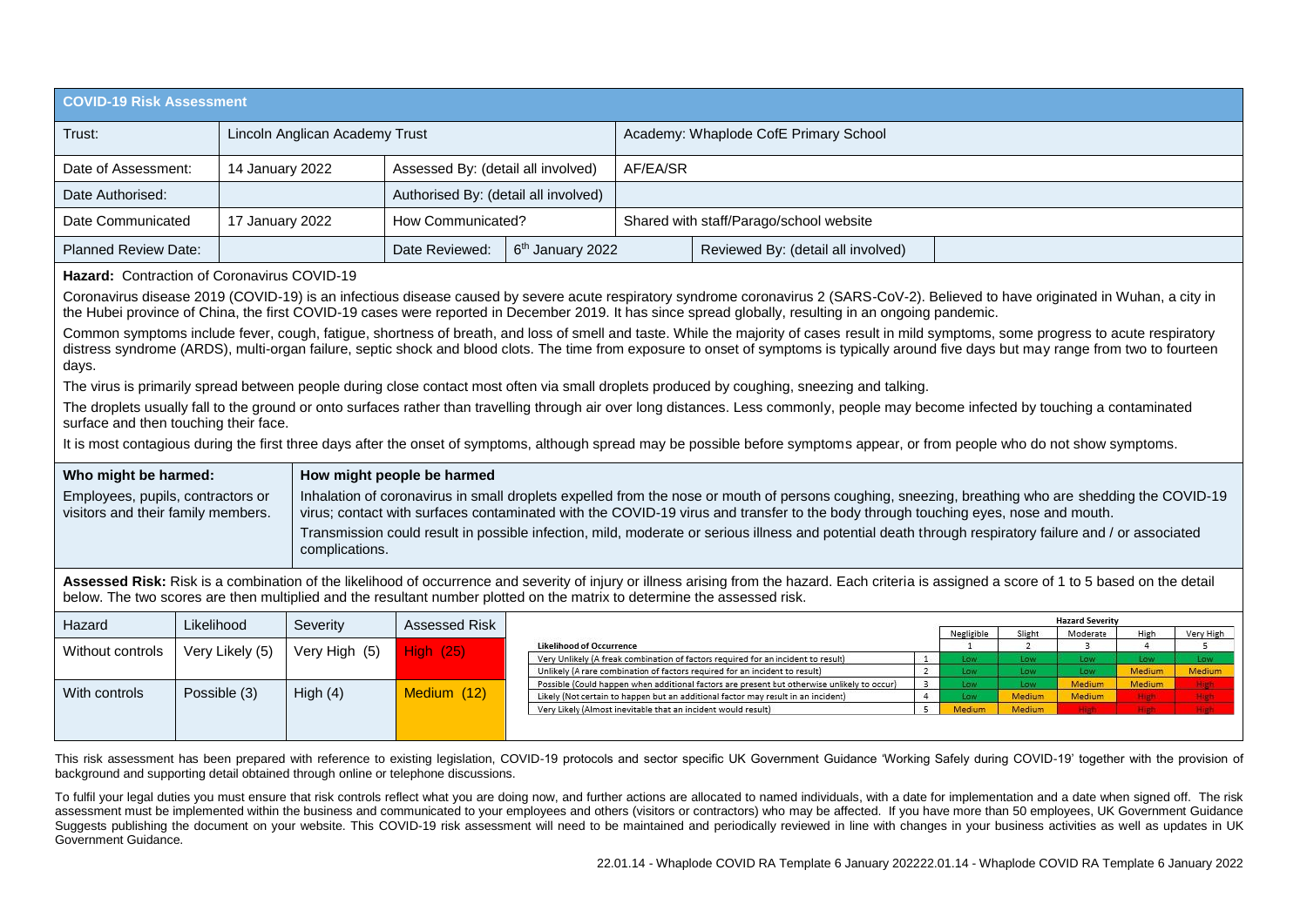| <b>Identified hazards</b>                        | <b>Initial risk rating</b> | <b>Existing control measures</b>                                                                                                                                                                                                                                                                                                                                                                                                                                                                                                                                                                                                                                                                                                                                                                                                                                                                                                                                                                                                                                                                                                                                                                                                                                                                                                                                                                                                                                                                                                                                                                                                                                                                                | <b>Residual</b><br>risk | <b>Comments</b>                                                                                                                                                                                                                                                                                           |
|--------------------------------------------------|----------------------------|-----------------------------------------------------------------------------------------------------------------------------------------------------------------------------------------------------------------------------------------------------------------------------------------------------------------------------------------------------------------------------------------------------------------------------------------------------------------------------------------------------------------------------------------------------------------------------------------------------------------------------------------------------------------------------------------------------------------------------------------------------------------------------------------------------------------------------------------------------------------------------------------------------------------------------------------------------------------------------------------------------------------------------------------------------------------------------------------------------------------------------------------------------------------------------------------------------------------------------------------------------------------------------------------------------------------------------------------------------------------------------------------------------------------------------------------------------------------------------------------------------------------------------------------------------------------------------------------------------------------------------------------------------------------------------------------------------------------|-------------------------|-----------------------------------------------------------------------------------------------------------------------------------------------------------------------------------------------------------------------------------------------------------------------------------------------------------|
| COVID-19<br>introduced to the<br>school by staff |                            | Staff should test at home twice weekly using lateral flow test kits.<br>Anybody who displays symptoms of COVID-19 or receives a positive result from a lateral<br>flow test should be told not to come into school and should be advised to self-isolate,<br>following all guidance issued by NHS Test & Trace.<br>Staff displaying symptoms should be refused entry to the school.<br>The member of staff should not return to school until their isolation period comes to an<br>end and symptoms have gone, or if the only symptom is a cough or anosmia, which can<br>last for several weeks.<br>Anybody who displays symptoms of COVID-19 whilst at the school should be sent home<br>immediately, waiting alone in a closed room with an open external window if being<br>collected. The room should be thoroughly cleaned after they have left.<br>Anybody displaying symptoms of COVID-19 and returning home should be told to avoid<br>public transport.<br>Staff who live in the same household as someone with COVID 19 or who have been<br>identified as close contacts by NHS Test and trace are not required to self-isolate if any of<br>the following apply:<br>They are fully vaccinated<br>They have taken part in or are currently part of an approved COVID vaccine trial<br>They are not able to get vaccinated for medical reasons.<br>If the above apply, they should take a PCR test and continue to attend work as normal,<br>taking a daily lateral flow test for a period of 7 days and follow the steps above if positive.<br>Staff returning from overseas should be advised to follow government advice at the time<br>regarding self-isolating and testing upon entry to the UK. |                         | All staff are aware of<br>$\bullet$<br>systems and procedures<br>regarding symptomatic<br>staff and pupils. Regular<br>reminders shared with<br>staff.<br>LFT testing continues twice<br>per week. Risk<br>assessment completed.<br>LFT stocks are monitored<br>to ensure a sufficient<br>supply is held. |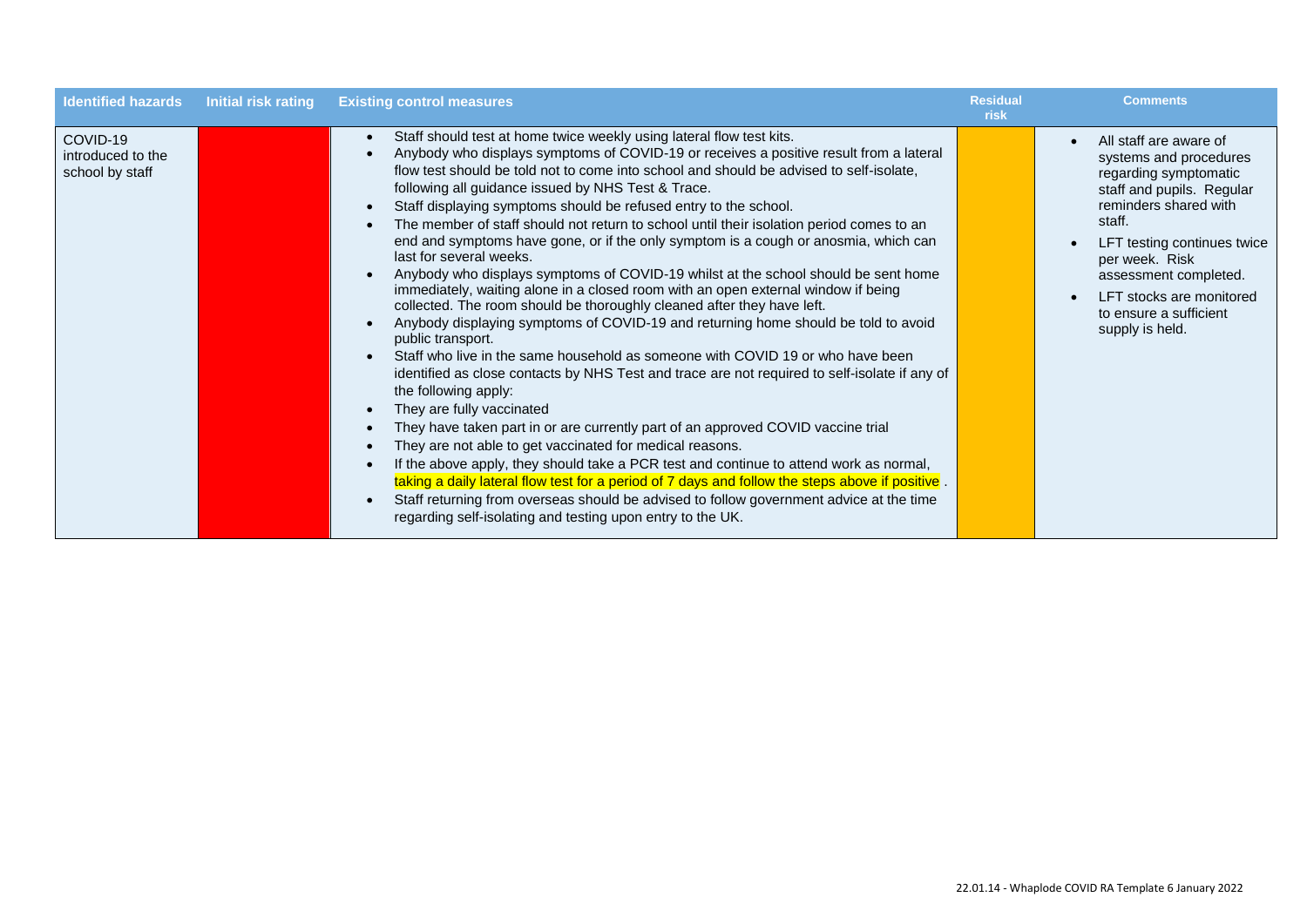| <b>Identified hazards</b>                                              | Initial risk rating | <b>Existing control measures</b>                                                                                                                                                                                                                                                                                                                                                                                                                                                                                                                                                                                                                                                                                                                                                                                                                                                                                                                                                                                                                                                                                                                                                                                                                                                                                                                                                                                                            | <b>Residual</b><br>risk | <b>Comments</b>                                                          |
|------------------------------------------------------------------------|---------------------|---------------------------------------------------------------------------------------------------------------------------------------------------------------------------------------------------------------------------------------------------------------------------------------------------------------------------------------------------------------------------------------------------------------------------------------------------------------------------------------------------------------------------------------------------------------------------------------------------------------------------------------------------------------------------------------------------------------------------------------------------------------------------------------------------------------------------------------------------------------------------------------------------------------------------------------------------------------------------------------------------------------------------------------------------------------------------------------------------------------------------------------------------------------------------------------------------------------------------------------------------------------------------------------------------------------------------------------------------------------------------------------------------------------------------------------------|-------------------------|--------------------------------------------------------------------------|
| COVID-19<br>introduced to the<br>school by pupils<br>(primary schools) |                     | Anybody who displays symptoms of COVID-19 or receives a positive result from a lateral<br>flow test should be told not to come into school and should be advised to self-isolate.<br>following all guidance issued by NHS Test & Trace.<br>Pupils displaying symptoms should be refused entry to the school.<br>The pupil should not return to school until their isolation period comes to an end and<br>symptoms have gone, or if the only symptom is a cough or anosmia, which can last for<br>several weeks.<br>Anybody who displays symptoms of COVID-19 whilst at the school should be sent home<br>immediately, waiting alone/with one designated supervisor (who should wear a face<br>covering) in a closed room with an open external window if being collected. The room<br>should be thoroughly cleaned after they have left.<br>Anybody displaying symptoms of COVID-19 and returning home should be told to avoid<br>public transport.<br>Pupils who live in the same household as someone with COVID 19 or who have been<br>identified as close contacts by NHS Test and trace should take a PCR test and continue<br>to attend school as normal taking a daily lateral flow test for a period of 7 days if aged<br>over 5 and follow the steps above if positive.<br>Pupils returning from overseas should be advised to follow government advice at the time<br>regarding self-isolating and testing upon entry to the UK. |                         | Communications to<br>parents/carers as<br>government guidance<br>updates |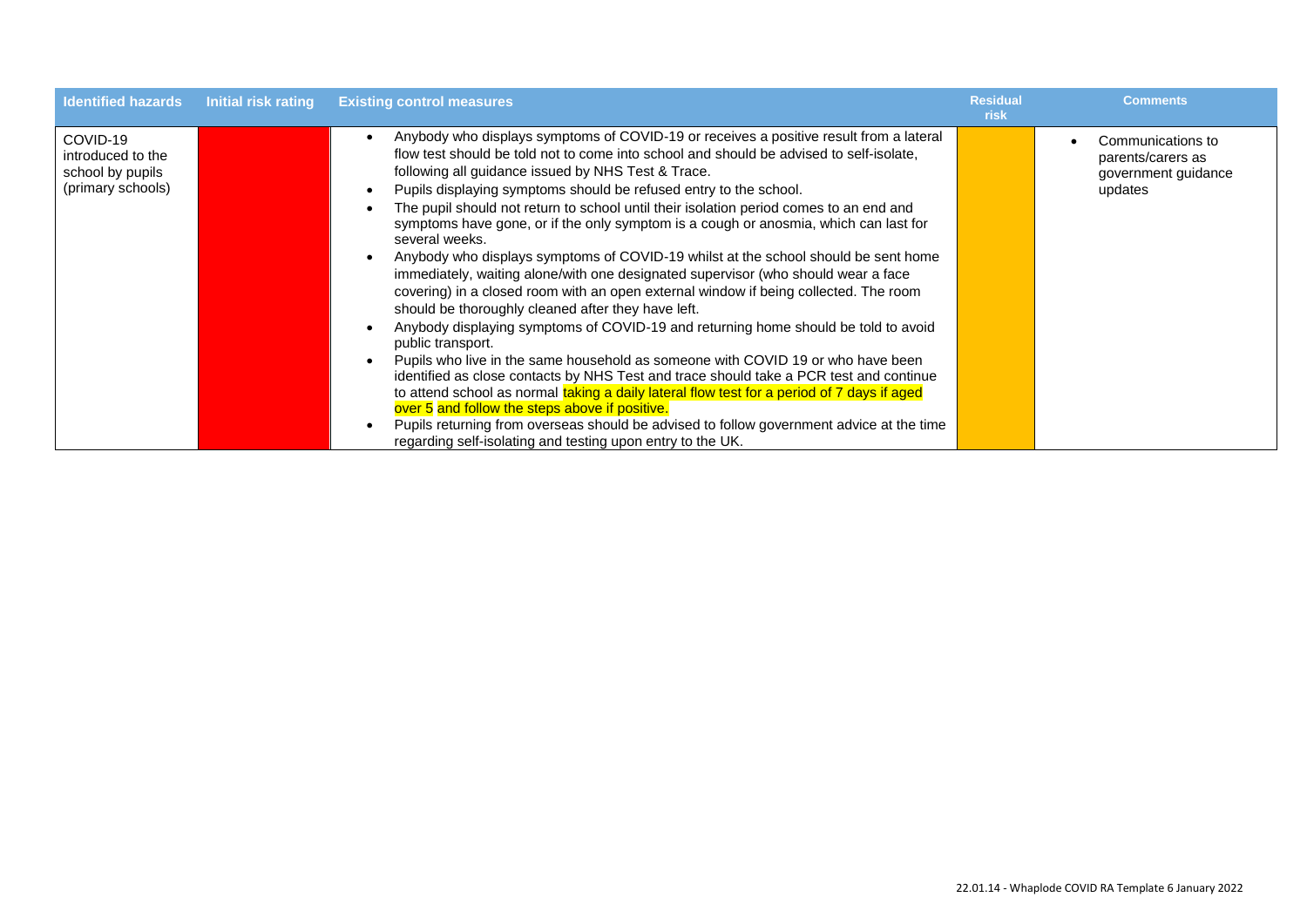| <b>Identified hazards</b>                                                | Initial risk rating             | <b>Existing control measures</b>                                                                                                                                                                                                                                                                                                                                                                                                                                                                                                                                                                                                                                                                                                                                                                                                                                                                                                                                                                                                                                                                                                                                                                                                                                                                                                                                                                                                                                                                                                                                                                                                                                                                                                                                                               | <b>Residual</b><br>risk | <b>Comments</b> |
|--------------------------------------------------------------------------|---------------------------------|------------------------------------------------------------------------------------------------------------------------------------------------------------------------------------------------------------------------------------------------------------------------------------------------------------------------------------------------------------------------------------------------------------------------------------------------------------------------------------------------------------------------------------------------------------------------------------------------------------------------------------------------------------------------------------------------------------------------------------------------------------------------------------------------------------------------------------------------------------------------------------------------------------------------------------------------------------------------------------------------------------------------------------------------------------------------------------------------------------------------------------------------------------------------------------------------------------------------------------------------------------------------------------------------------------------------------------------------------------------------------------------------------------------------------------------------------------------------------------------------------------------------------------------------------------------------------------------------------------------------------------------------------------------------------------------------------------------------------------------------------------------------------------------------|-------------------------|-----------------|
| COVID-19<br>introduced to the<br>school by pupils<br>(secondary schools) | <b>NOT</b><br><b>APPLICABLE</b> | All pupils should be tested on site using lateral flow test kits at the start of the Autumn<br>Term. Two tests should be carried out, 3-5 days apart.<br>Return of pupils at the start of the Spring Term should be staggered to allow the first<br>round of testing to be completed before lessons begin.<br>Pupils who receive a positive test result should be sent home and told isolate in line with<br>the latest guidance<br>Pupils should test at home twice weekly using lateral flow test kits.<br>Anybody who displays symptoms of COVID-19 or receives a positive result from a lateral<br>flow test should be told not to come into school and should be advised to self and follow<br>all guidance issued by NHS Test & Trace.<br>Pupils displaying symptoms should be refused entry to the school.<br>The pupil should not return to school until their isolation period has ended as per latest<br>guidance<br>Anybody who displays symptoms of COVID-19 whilst at the school should be sent home<br>immediately, waiting alone/with one designated supervisor (who should wear a face<br>covering) in a closed room with an open external window if being collected. The room<br>should be thoroughly cleaned after they have left.<br>Anybody displaying symptoms of COVID-19 and returning home should be told to avoid<br>public transport.<br>Pupils who live in the same household as someone with COVID 19 or who have been<br>identified as close contacts should attend school as normal, taking a daily lateral flow test<br>for a period of 7 days if aged over 5 and follow the steps above if positive.<br>Pupils returning from overseas should be advised to follow government advice at the time<br>regarding self-isolating and testing upon entry to the UK. | N/A                     |                 |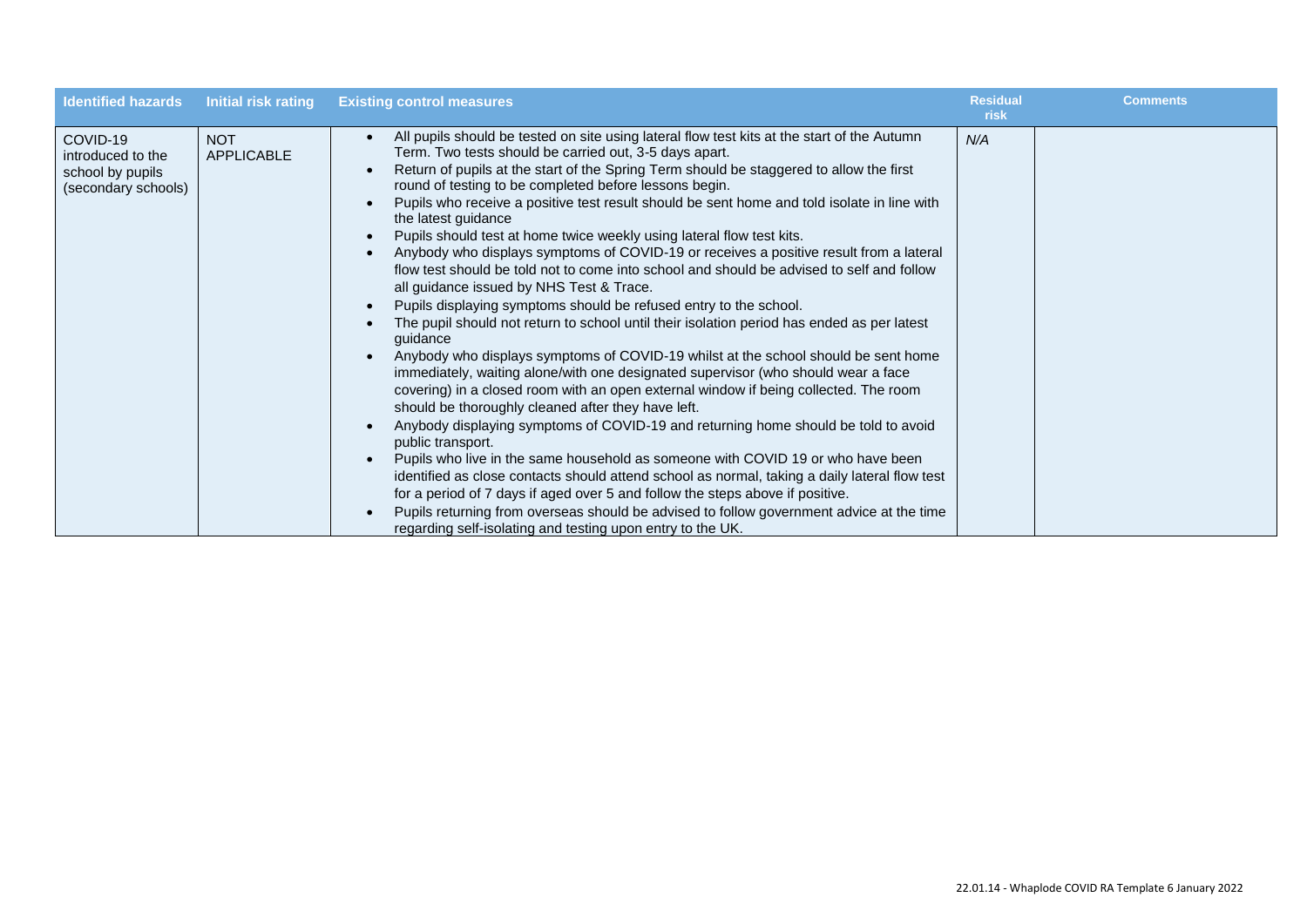| <b>Identified hazards</b>                                                                                                                       | <b>Initial risk rating</b> | <b>Existing control measures</b>                                                                                                                                                                                                                                                                                                                                                                                                                                                                                                                                                                                                                                                                                                                                                                                                                                                                                                                                                                                                                                                                                                                                                                                                                                                                                                                                                                                                                                                                                                                                                                | <b>Residual</b><br>risk | <b>Comments</b>                                                                                                                                                                                                                                                                                                                                                                                                                                                                                                                                                                        |
|-------------------------------------------------------------------------------------------------------------------------------------------------|----------------------------|-------------------------------------------------------------------------------------------------------------------------------------------------------------------------------------------------------------------------------------------------------------------------------------------------------------------------------------------------------------------------------------------------------------------------------------------------------------------------------------------------------------------------------------------------------------------------------------------------------------------------------------------------------------------------------------------------------------------------------------------------------------------------------------------------------------------------------------------------------------------------------------------------------------------------------------------------------------------------------------------------------------------------------------------------------------------------------------------------------------------------------------------------------------------------------------------------------------------------------------------------------------------------------------------------------------------------------------------------------------------------------------------------------------------------------------------------------------------------------------------------------------------------------------------------------------------------------------------------|-------------------------|----------------------------------------------------------------------------------------------------------------------------------------------------------------------------------------------------------------------------------------------------------------------------------------------------------------------------------------------------------------------------------------------------------------------------------------------------------------------------------------------------------------------------------------------------------------------------------------|
| Infected persons<br>(lessees/tenants,<br>visitors, contractors,<br>bin men, deliveries,<br>etc.) could introduce<br>COVID-19 into the<br>school |                            | Persons attending/visiting the premises should be told not to attend if they or anyone they<br>live with have symptoms of COVID-19. Signage to this effect should be displayed at<br>points of entry to the school.<br>Visitors, contractors and couriers should be provided with timeslots so that the number of<br>people attending the premises at any one time can be minimised as much as possible.<br>Maintenance, etc. visits should be scheduled for outside of normal school hours where<br>$\bullet$<br>possible.<br>Large deliveries should be avoided to enable them to be collected by a single person.<br>$\bullet$<br>Where "two-person collection" is necessary, consistent "teams" of two people should be<br>used.<br>Alcohol based hand sanitiser gel should be used before entering the school. This should<br>be provided at all points of entry.<br>A "drop box" should be provided to enable letters, etc. to be delivered in a contactless<br>$\bullet$<br>way.<br>Contactless payment should be used instead of cash payments.<br>$\bullet$<br>A Perspex screen should be considered as a barrier at the counter between the<br>receptionist and visitors.<br>Alcohol based hand sanitiser gel should be used before and after using touch screen<br>$\bullet$<br>visitor management systems or visitor books.<br>Pens intended for shared use in reception (e.g. with visitor books) should be removed.<br>$\bullet$<br>Alcohol based hand sanitiser gel should be used after signing delivery receipts, etc.<br>Handshakes should be avoided when greeting visitors. |                         | Systems remain in place<br>as identified.<br>Visitors to site limited and<br>those that attend site must<br>wear face coverings if in<br>enclosed or crowded<br>places.<br>Signage at entrances and<br>throughout school.<br>Sanitiser at entry points<br>and at each classroom<br>entrance.<br>Visitor book removed from<br>reception and is completed<br>by staff to eliminate shared<br>contact.<br>Visitor details taken for<br>track and trace purposes.<br>External music and sports<br>provision to continue in line<br>with government guidance,<br>risk assessments in place. |
| Pupils or staff that<br>are potentially more<br>vulnerable to<br>COVID-19 due to<br>underlying health<br>conditions or<br>pregnant workers      |                            | An individual risk assessment should be carried out and acted upon for all persons who<br>are considered Clinically Extremely Vulnerable and clinically vulnerable (as defined by<br>Public Health England).<br>Government guidance on Supporting Pupils at School with Medical Conditions should be<br>followed.<br>Risk assessments for pregnant staff should be in place and include documented<br>measures to minimise the risk of COVID infection.<br>For staff who are 28 weeks pregnant or more, homeworking arrangements will need to be<br>put in place.<br>If an outbreak occurs in the school, pregnant staff should be deployed away from the<br>classes affected and if this is not possible, homeworking arrangements put in place.                                                                                                                                                                                                                                                                                                                                                                                                                                                                                                                                                                                                                                                                                                                                                                                                                                               |                         | SLT to discuss any<br>$\bullet$<br>concerns and adaptations<br>made, if required, with<br>personal risk assessment.                                                                                                                                                                                                                                                                                                                                                                                                                                                                    |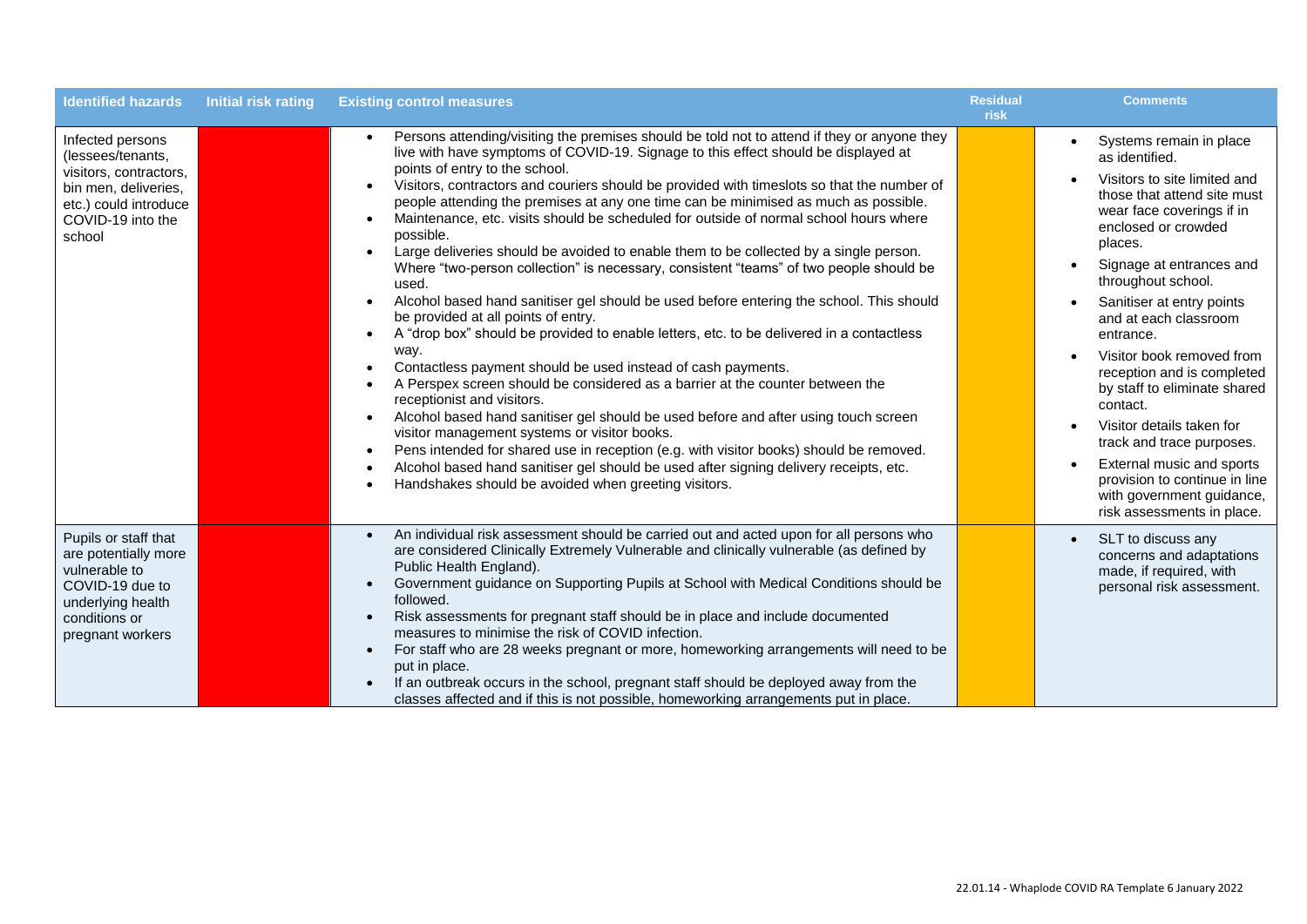| <b>Identified hazards</b>                | <b>Initial risk rating</b> | <b>Existing control measures</b>                                                                                                                                                                                                                                                                                                                                                                                                                                                                                                                                                                                                                                                                                                                                                                                                                                                                                                                                                                                                                                                                                                                                                                                                                                                                                                                                                                                                                                                                                                                                                                                                                                                                                                                                                                                                                                                                                                                                                                                                                                                                                                                                                                                                                                                                                                                                                                                                                                                                                                                                                                                | <b>Residual</b><br>risk | <b>Comments</b>                                                                                                                                                                                                                                                                                                                                                                                                                                                                                                                                                                                                                                                                                                                                                                                                                                                                                      |
|------------------------------------------|----------------------------|-----------------------------------------------------------------------------------------------------------------------------------------------------------------------------------------------------------------------------------------------------------------------------------------------------------------------------------------------------------------------------------------------------------------------------------------------------------------------------------------------------------------------------------------------------------------------------------------------------------------------------------------------------------------------------------------------------------------------------------------------------------------------------------------------------------------------------------------------------------------------------------------------------------------------------------------------------------------------------------------------------------------------------------------------------------------------------------------------------------------------------------------------------------------------------------------------------------------------------------------------------------------------------------------------------------------------------------------------------------------------------------------------------------------------------------------------------------------------------------------------------------------------------------------------------------------------------------------------------------------------------------------------------------------------------------------------------------------------------------------------------------------------------------------------------------------------------------------------------------------------------------------------------------------------------------------------------------------------------------------------------------------------------------------------------------------------------------------------------------------------------------------------------------------------------------------------------------------------------------------------------------------------------------------------------------------------------------------------------------------------------------------------------------------------------------------------------------------------------------------------------------------------------------------------------------------------------------------------------------------|-------------------------|------------------------------------------------------------------------------------------------------------------------------------------------------------------------------------------------------------------------------------------------------------------------------------------------------------------------------------------------------------------------------------------------------------------------------------------------------------------------------------------------------------------------------------------------------------------------------------------------------------------------------------------------------------------------------------------------------------------------------------------------------------------------------------------------------------------------------------------------------------------------------------------------------|
| Spread of COVID-<br>19 within the school |                            | Staff and pupils should be told to thoroughly clean and/or sanitise their hands on arrival at<br>the school and regularly throughout the day.<br>Hand sanitiser points should be provided at points of entry to the school and at strategic<br>$\bullet$<br>points elsewhere.<br>Staff should supervise hand sanitiser to reduce the risk of ingestion by pupils. Skin<br>friendly cleaning wipes should be considered as a safer alternative if required.<br>Staff should help small children and pupils with complex needs to clean their hands<br>$\bullet$<br>properly.<br>Hand washing regimes should be built into the school's daily regime.<br>The "catch it, bin it, kill it" approach should be followed with appropriate posters<br>displayed.<br>Sufficient tissues and bins should be provided.<br>$\bullet$<br>Additional support/explanation in respect of hand washing should be provided to younger<br>children and those with complex needs.<br>Pupils should be encouraged to wash their hands after using the toilet.<br>An enhanced cleaning regime should be put in place with additional focus on cleaning<br>frequently touched surfaces/equipment (i.e. at least twice a day).<br>Public Health England published guidance on the cleaning of non-healthcare settings<br>should be followed.<br>Poorly ventilated spaces should be identified with steps put in place to improve air flow.<br>Particular consideration should be given to adequate ventilation when events (e.g. school<br>plays) are held.<br>Where mechanical ventilation systems cannot be set to "full fresh air", they should be<br>$\bullet$<br>deactivated if they serve more than one room.<br>Mechanical ventilation systems should be set to "full fresh air".<br>Mechanical ventilation systems should be checked to confirm that their operation meets<br>existing government guidance on fresh air levels.<br>External doors, external windows and internal doors should be left open (without<br>compromising fire protection or security).<br>HSE guidance on air conditioning and ventilation during the COVID-19 pandemic and<br>$\bullet$<br>CIBSE COVID-19 guidance should be followed.<br>CO2 monitors (when received) should be used to measure CO2 levels in the school, with<br>$\bullet$<br>action taken if levels are too high<br>The use of face coverings is recommended to all persons in enclosed/crowded spaces.<br>Face coverings should be worn in designated areas if advised by Public Health England.<br>The school must provide full information to NHS Test & Trace if contacted. |                         | All other systems in place<br>as specified.<br>Classes to continue to be<br>organised as one bubble<br>per class with limited<br>mixing.<br>No whole school worships<br>and events to be reviewed<br>as per phased recovery<br>plan.<br>Some restrictions over<br>lunchtime arrangements to<br>limit class mixing - see<br>phased recovery<br>document.<br>Full daily cleaning<br>programme in place.<br>Pupils/staff requesting to<br>wear face coverings in<br>school may do.<br>Sports coach has provided<br>school with own risk<br>assessment showing<br>adherence to stringent<br>cleaning routine for<br>equipment used by<br>different bubbles.<br>Daily mid-day cleaning<br>procedure in place.<br>Staff reminded to clean<br>any shared equipment<br>when used.<br>Classroom staff to monitor<br>CO2 levels and open<br>additional windows to<br>improve air flow when<br>levels are poor. |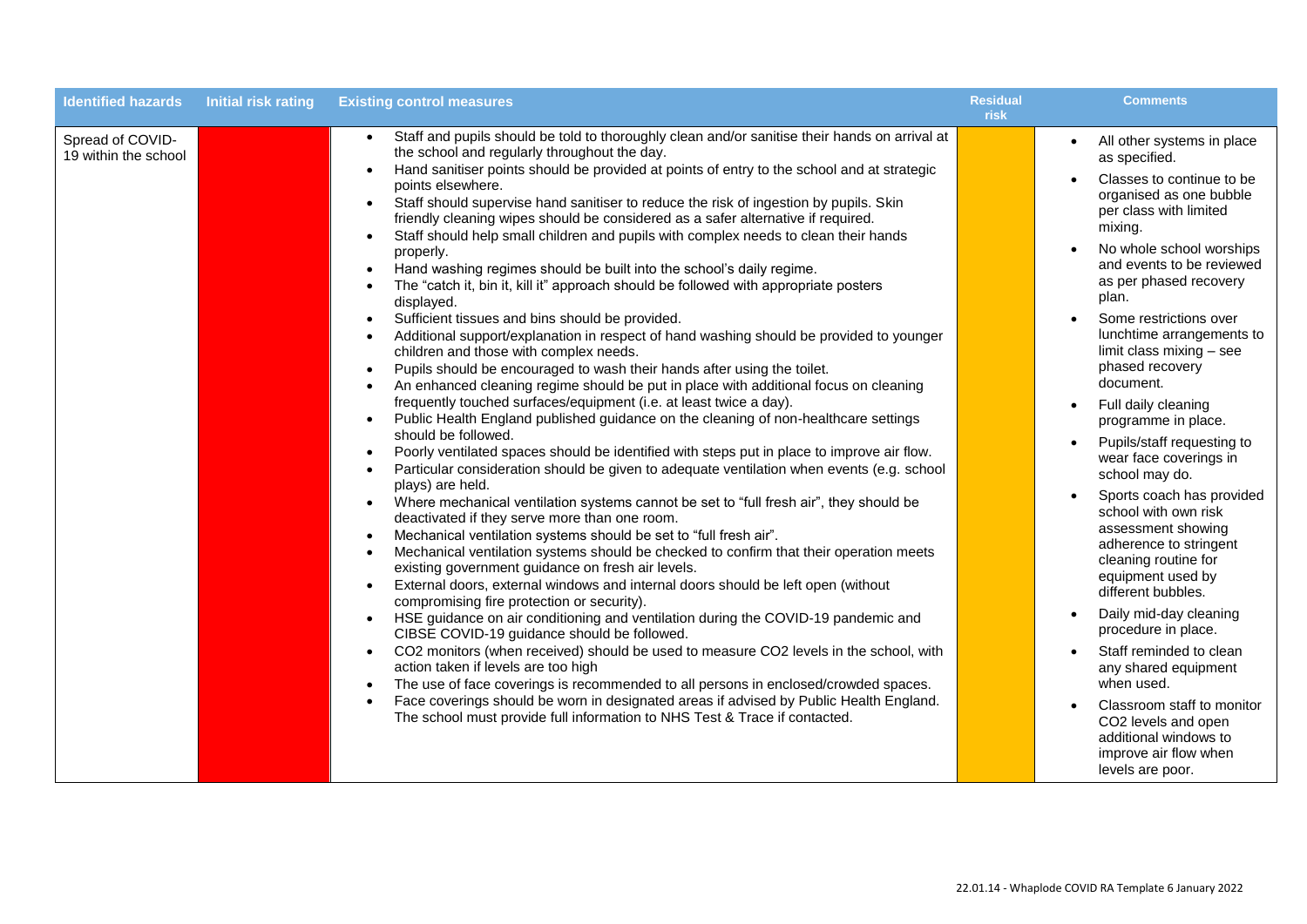| <b>Identified hazards</b>                                                                        | <b>Initial risk rating</b> | <b>Existing control measures</b>                                                                                                                                                                                                                                                                                                                                                                                                                                                                                                                                                                                                                               | <b>Residual</b><br>risk | <b>Comments</b>                                                                                                                      |
|--------------------------------------------------------------------------------------------------|----------------------------|----------------------------------------------------------------------------------------------------------------------------------------------------------------------------------------------------------------------------------------------------------------------------------------------------------------------------------------------------------------------------------------------------------------------------------------------------------------------------------------------------------------------------------------------------------------------------------------------------------------------------------------------------------------|-------------------------|--------------------------------------------------------------------------------------------------------------------------------------|
| Confirmed case of<br>COVID-19 in the<br>school community                                         |                            | NHS Test & trace will identify and advise of any close contacts that are asked to self-<br>isolate.<br>Instructions received by the school from NHS Test & Trace must be followed.<br>$\bullet$<br>Individuals that are identified as close contacts should be advised to arrange a PCR test.<br>Individuals that are not exempt from self-isolation should isolate in line with government<br>$\bullet$<br>guidance.<br>Individuals that receive a positive result from a lateral flow or PCR test must not attend<br>$\bullet$<br>school and should self-isolate in accordance with government guidance.                                                     |                         | Latest government<br>$\bullet$<br>guidance used for changes<br>to LFT and PCR testing for<br>positive cases.                         |
| COVID-19 outbreak<br>in the school<br>community                                                  |                            | An Outbreak Management Plan, based on the government's contingency framework, has<br>$\bullet$<br>been prepared.                                                                                                                                                                                                                                                                                                                                                                                                                                                                                                                                               |                         |                                                                                                                                      |
| COVID-19<br>contracted on<br>public/private<br>transport to/from<br>school                       |                            | Individuals using public, shared or school arranged transport to/from school should be<br>$\bullet$<br>advised to follow all rules issued by the service provider and to wear face coverings whilst<br>using transport.                                                                                                                                                                                                                                                                                                                                                                                                                                        |                         | LCC transport guidance to<br>$\bullet$<br>be followed and<br>information passed on to<br>parents.                                    |
| 1 <sup>st</sup> aiders or<br>persons providing<br>intimate care being<br>exposed to COVID-<br>19 |                            | Personal protective equipment should be provided for staff to use when attending to<br>$\bullet$<br>someone with COVID-19 symptoms and where two metres distance cannot be<br>maintained.<br>Personal protective equipment should be provided in accordance with intimate care<br>needs.<br>Personal protective equipment type/needs should be assessed and provided.<br>$\bullet$<br>Instruction and training in the fitting, use and removal of personal protective equipment<br>$\bullet$<br>should be provided.                                                                                                                                            |                         | PPE is readily available for<br>first aiders who understand<br>that it must be worn at all<br>times when administering<br>first aid. |
| Pupils' education<br>adversely affected<br>due to the impact of<br>COVID-19                      |                            | Where a pupil is required to self-isolate or cannot attend the school as a result of COVID-<br>$\bullet$<br>19, they should be provided with work and support to ensure continuation of their<br>education at home whilst absent if they are well enough to do so.<br>High quality remote education should be provided that is equivalent in length to the core<br>$\bullet$<br>teaching pupils would receive in school.<br>The school should work collaboratively with parents and carers to put in place reasonable<br>$\bullet$<br>adjustments to enable pupils with special educational needs and disabilities to<br>successfully access remote education. |                         | School to refer to remote<br>education plan and policy<br>for expectations and<br>procedures.                                        |
| Pupils' education<br>adversely affected<br>due to the use of<br>face coverings                   |                            | In situations where the use of face coverings has been deemed necessary (e.g.<br>$\bullet$<br>enclosed/crowded spaces or if advised by Public Health England), the use of visors as an<br>alternative to face coverings should be considered where a person relies on lip reading,<br>clear sound or facial expression to communicate.                                                                                                                                                                                                                                                                                                                         |                         |                                                                                                                                      |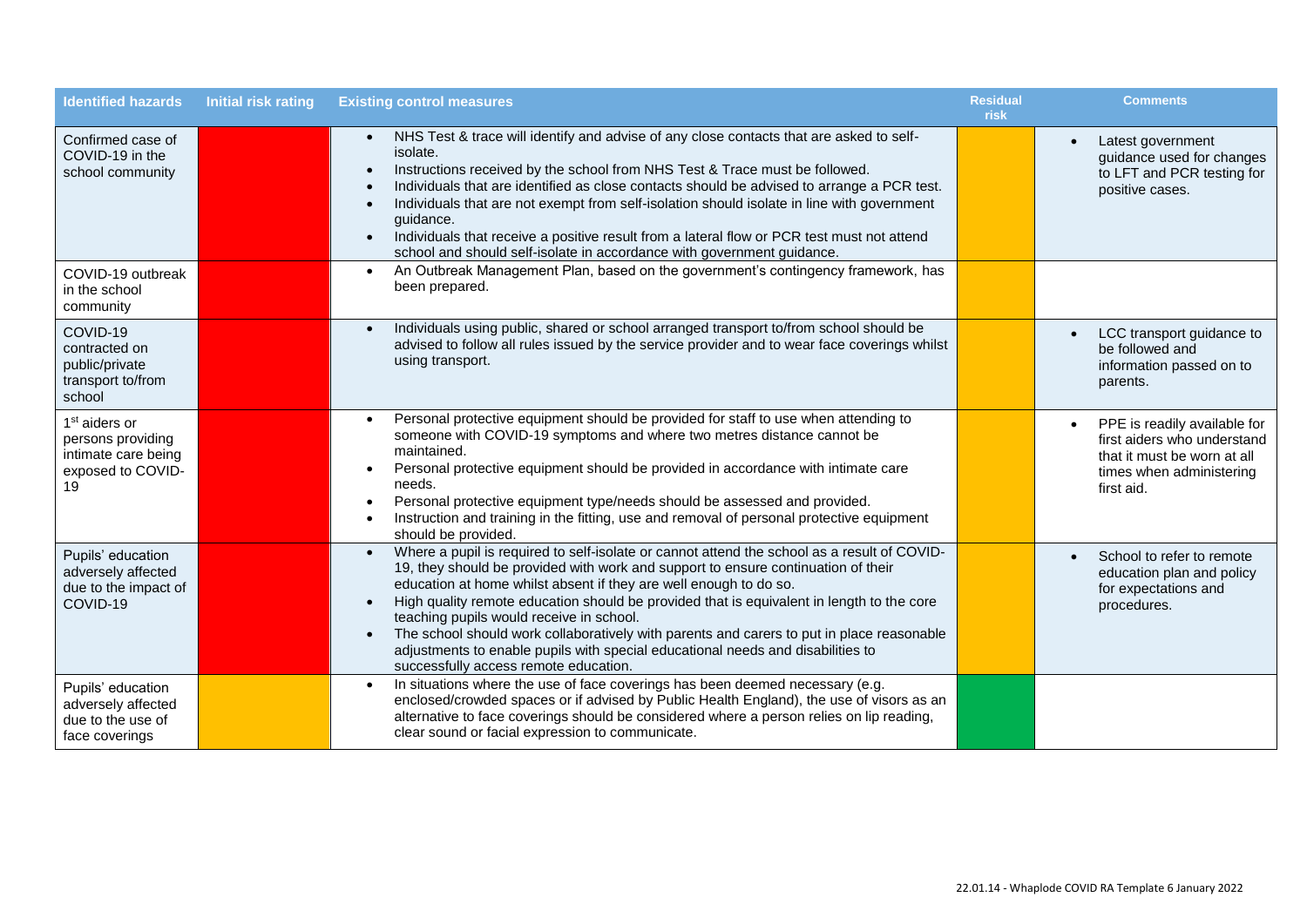| <b>Identified hazards</b>                                                                                        | <b>Initial risk rating</b> | <b>Existing control measures</b>                                                                                                                                                                                                                                                                                                                                                                                                                                                                                                                                                                                                                                                                                                                                                                                                                                                                                                                | <b>Residual</b><br>risk | <b>Comments</b>                                                                                     |
|------------------------------------------------------------------------------------------------------------------|----------------------------|-------------------------------------------------------------------------------------------------------------------------------------------------------------------------------------------------------------------------------------------------------------------------------------------------------------------------------------------------------------------------------------------------------------------------------------------------------------------------------------------------------------------------------------------------------------------------------------------------------------------------------------------------------------------------------------------------------------------------------------------------------------------------------------------------------------------------------------------------------------------------------------------------------------------------------------------------|-------------------------|-----------------------------------------------------------------------------------------------------|
| Individuals are<br>exempt from<br>wearing face<br>coverings (e.g. for<br>medical or<br>communication<br>reasons) |                            | The use of visors should be considered.                                                                                                                                                                                                                                                                                                                                                                                                                                                                                                                                                                                                                                                                                                                                                                                                                                                                                                         |                         |                                                                                                     |
| Pupil wellbeing<br>affected                                                                                      |                            | Provision should be made to monitor and address emotions such as anxiety, stress and<br>low mood.                                                                                                                                                                                                                                                                                                                                                                                                                                                                                                                                                                                                                                                                                                                                                                                                                                               |                         | Class teacher and SENCO<br>to monitor and put in place<br>interventions and support<br>as required. |
| Pupils/parents<br>anxious about<br>attending school                                                              |                            | Clear and consistent expectations around school attendance should be communicated to<br>$\bullet$<br>families (and relevant health professionals).<br>Pupils who appear reluctant or anxious about attending school, or who appear<br>disengaged, should be identified and plans should be developed to re-engage with them.<br>Additional resources should be put in place for those families who may need additional<br>support to secure regular attendance.<br>Where a pupil has support from a Social Worker, they should be notified in the event of<br>non-attendance.<br>Staff should monitor pupils' wellbeing following their return and raise any concerns.<br>Government guidance on the extra mental health support for pupils and teachers should<br>be consulted and followed.                                                                                                                                                   |                         | Systems in place<br>$\bullet$                                                                       |
| Staff wellbeing<br>affected                                                                                      |                            | Provision should be made to monitor and address emotions such as anxiety, stress and<br>$\bullet$<br>low mood.<br>All measures that are being put in place should be explained to staff.<br>Staff should be involved in the development and implementation of control measures.<br>Government guidance on the extra mental health support for pupils and teachers should<br>$\bullet$<br>be consulted and followed.<br>Supervisors should monitor their staff and raise any concerns.<br>$\bullet$<br>Staff should be encouraged to raise any concerns with their supervisor.<br>Staff should be advised to contact the confidential wellbeing hot line should they have<br>any concerns, and to report these to a supervisor where appropriate.<br>Staff should be given contact details for the Education Support Partnership.<br>Supervisors should maintain regular contact with any staff that are working from home or<br>self-isolating. |                         | Systems in place.<br>Staff aware of APL<br>support.                                                 |